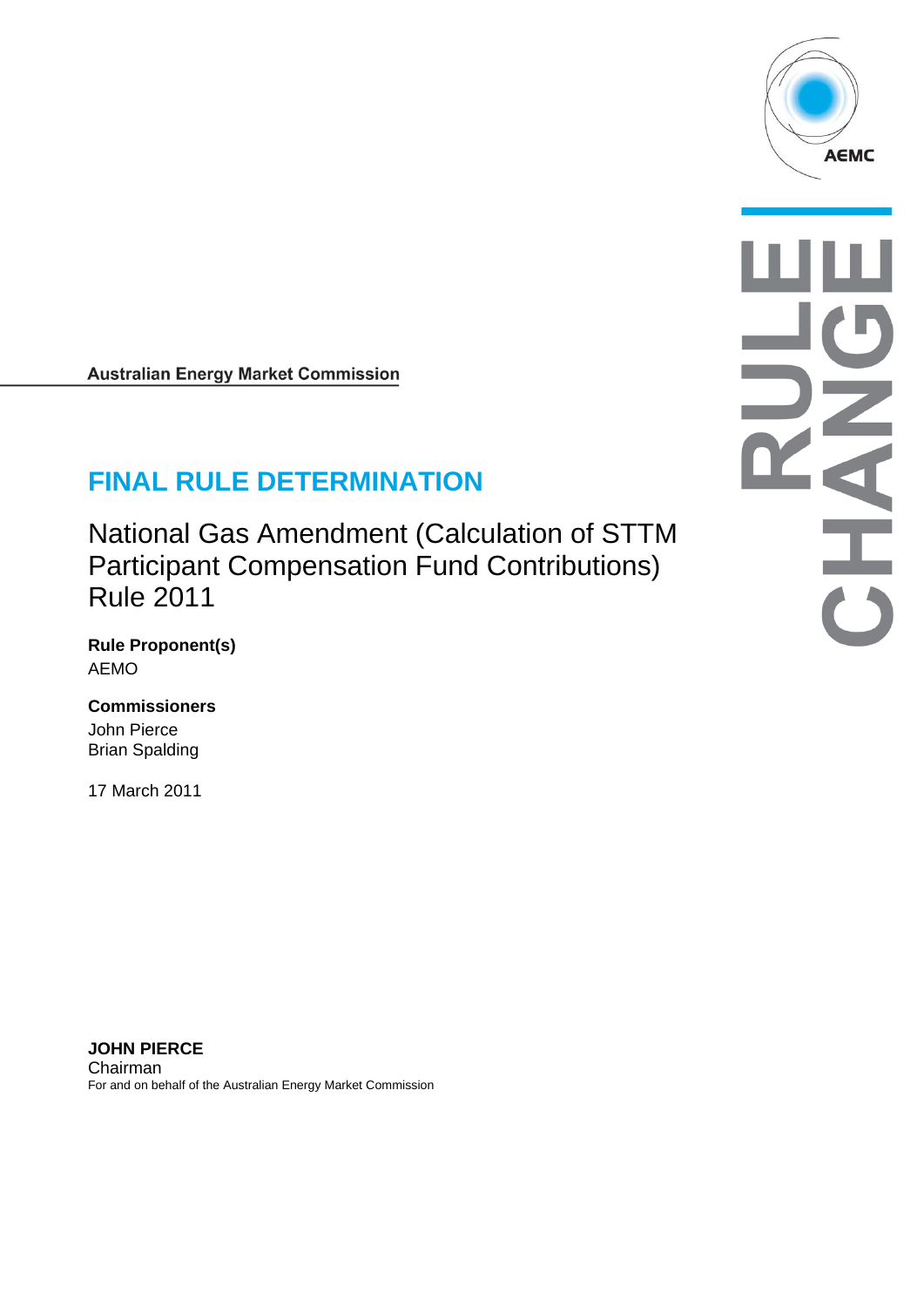#### **Inquiries**

Australian Energy Market Commission PO Box A2449 Sydney South NSW 1235

**E**: aemc@aemc.gov.au **T**T: (02) 8296 7800 **F**: (02) 8296 7899

Reference: GRC0006

#### **Citation**

AEMC 2011, Calculation of STTM Participant Compensation Fund Contributions, Final Rule Determination, 17 March 2011 , Sydney

#### **About the AEMC**

The Council of Australian Governments, through its Ministerial Council on Energy (MCE), established the Australian Energy Market Commission (AEMC) in July 2005. The AEMC has two principal functions. To make and amend the national electricity and gas rules - and to conduct independent reviews of the energy markets for the MCE.

This work is copyright. The Copyright Act 1968 permits fair dealing for study, research, news reporting, criticism and review. Selected passages, tables or diagrams may be reproduced for such purposes provided acknowledgement of the source is included.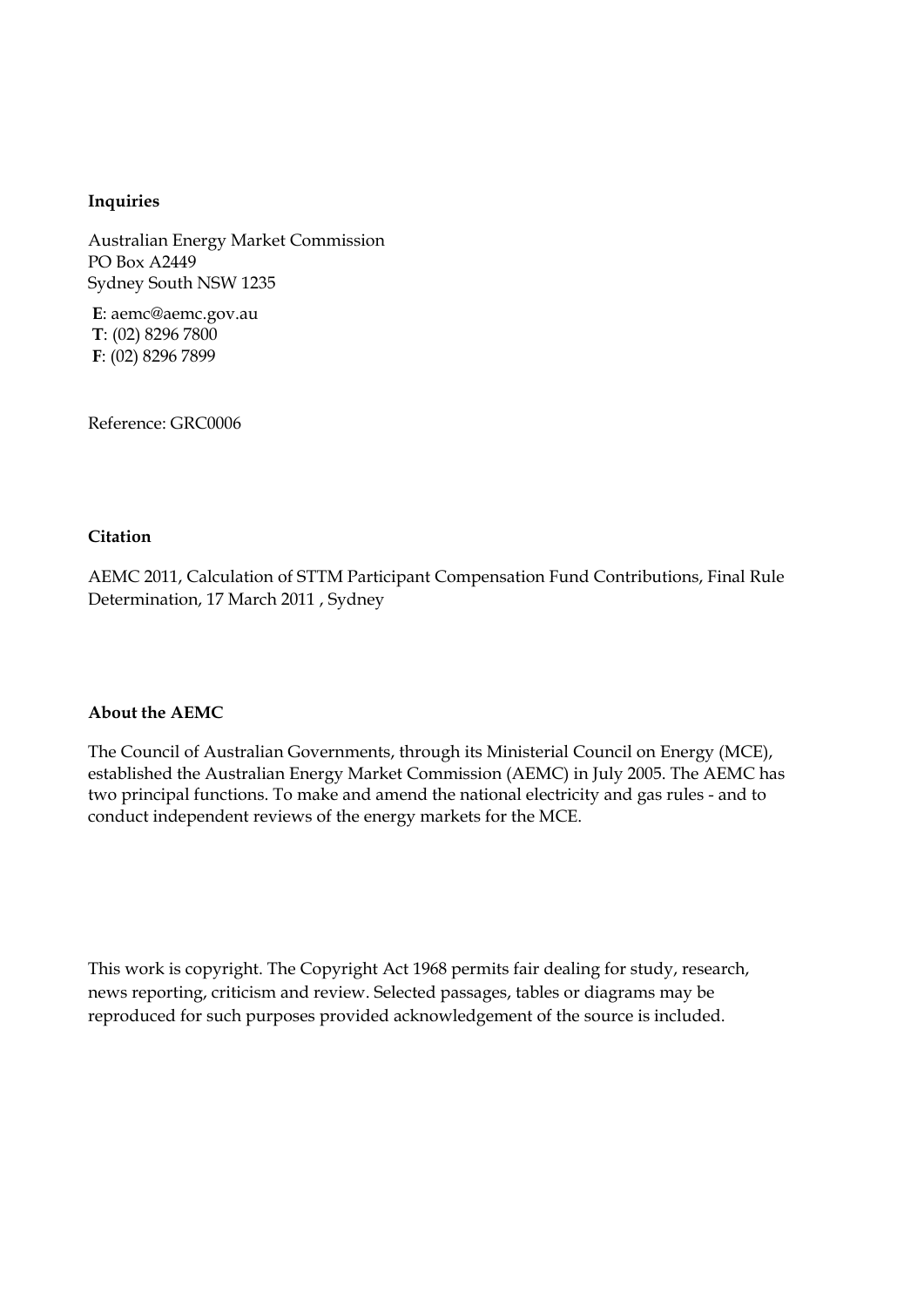## **Summary**

The Australian Energy Market Operator (AEMO) requested that the Australian Energy Market Commission ( Commission or AEMC) consider a Rule change request concerning the treatment of Market Operator Services (MOS) and overrun MOS in the calculation of Short Term Trading Market (STTM) Participant Compensation Fund contributions payable by STTM Shippers. AEMO requested that the Commission consider this Rule change request under an expedited Rule-making process on the basis that the Rule change request would result in a non-controversial Rule.

On 3 February 2011, the Commission published a notice under section 303 and section 304 of the National Gas Law (NGL) to commence an expedited Rule making process on the basis that this was a non-controversial Rule, subject to the receipt of written objections. By 17 February 2011, no objections against the expedited Rule making process were received. On 3 March 2011, the deadline for submissions closed and no submissions were received.

On 17 March 2011, the Commission published this final Rule determination and the making of the final Rule by giving notice under section 311 and section 313 of the NGL. The Commission determined that MOS gas and overrun MOS would be excluded from the calculation of STTM Participant Compensation Fund contributions payable by STTM Shippers. The final Rule gives effect to the final Rule determination. The Commission determined that these arrangements preserve the integrity of the physical gas balancing mechanisms (MOS and overrun MOS), maintains the approach whereby contributions to the STTM Participant Compensation Fund are based on gas withdrawals, and thus promotes the efficient operation of natural gas services. The Commission determines that the final Rule would contribute to the achievement of the National Gas Objective (NGO).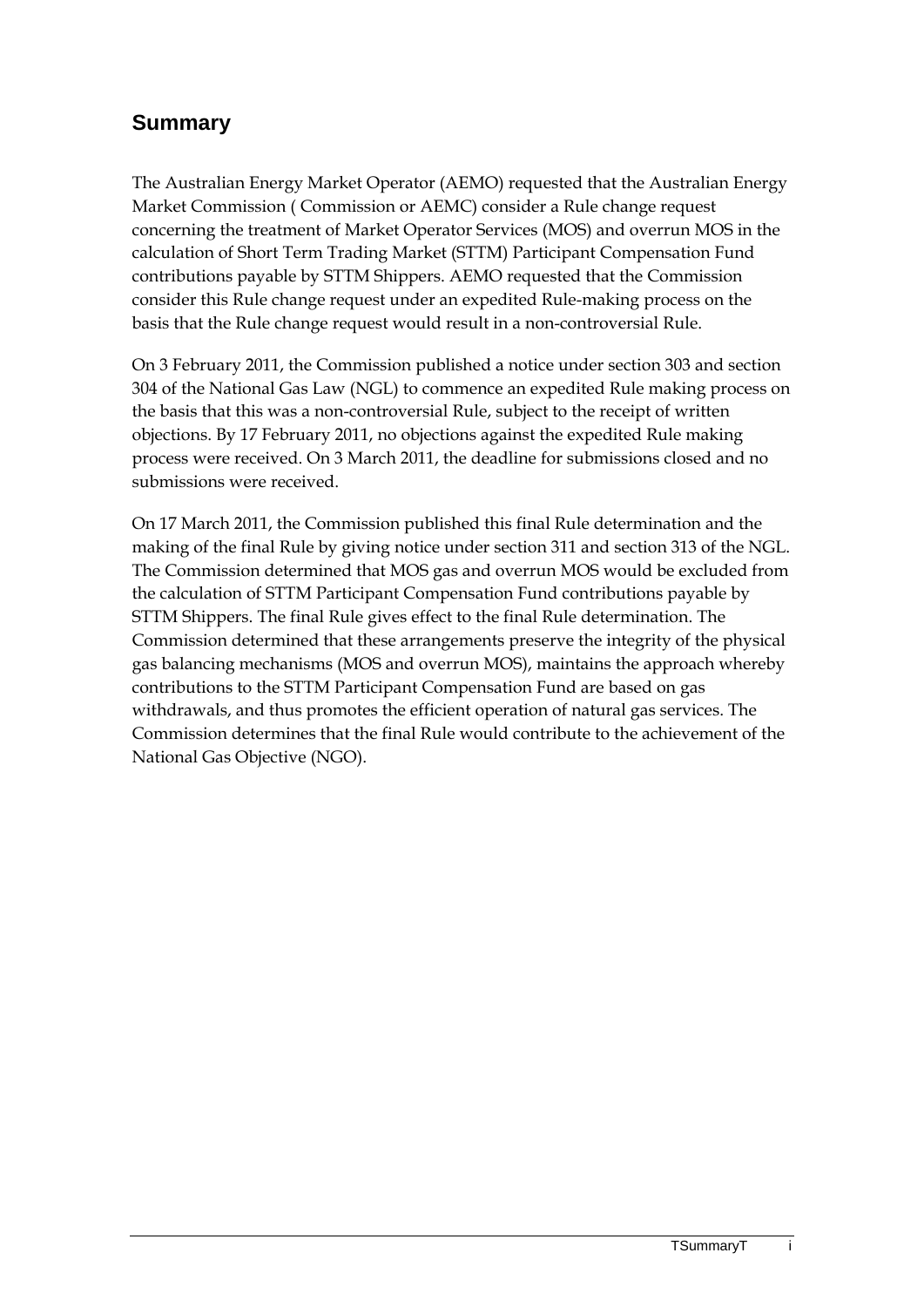## **Contents**

| $\mathbf{1}$   |                                                                      |  |  |
|----------------|----------------------------------------------------------------------|--|--|
|                | 1.1                                                                  |  |  |
|                | 1.2                                                                  |  |  |
|                | 1.3                                                                  |  |  |
|                | 1.4                                                                  |  |  |
| $\overline{2}$ |                                                                      |  |  |
|                | 2.1                                                                  |  |  |
|                | 2.2                                                                  |  |  |
|                | 2.3                                                                  |  |  |
|                | 2.4                                                                  |  |  |
|                | 2.5                                                                  |  |  |
| 3              |                                                                      |  |  |
|                | 3.1                                                                  |  |  |
|                | 3.2                                                                  |  |  |
|                | 3.3                                                                  |  |  |
|                | 3.4                                                                  |  |  |
| 4              |                                                                      |  |  |
| 5              | Treatment of MOS in the Calculation of STTM Participant Compensation |  |  |
|                | 5.1                                                                  |  |  |
|                | 5.2                                                                  |  |  |
|                | 5.3                                                                  |  |  |
|                | 5.4                                                                  |  |  |
|                |                                                                      |  |  |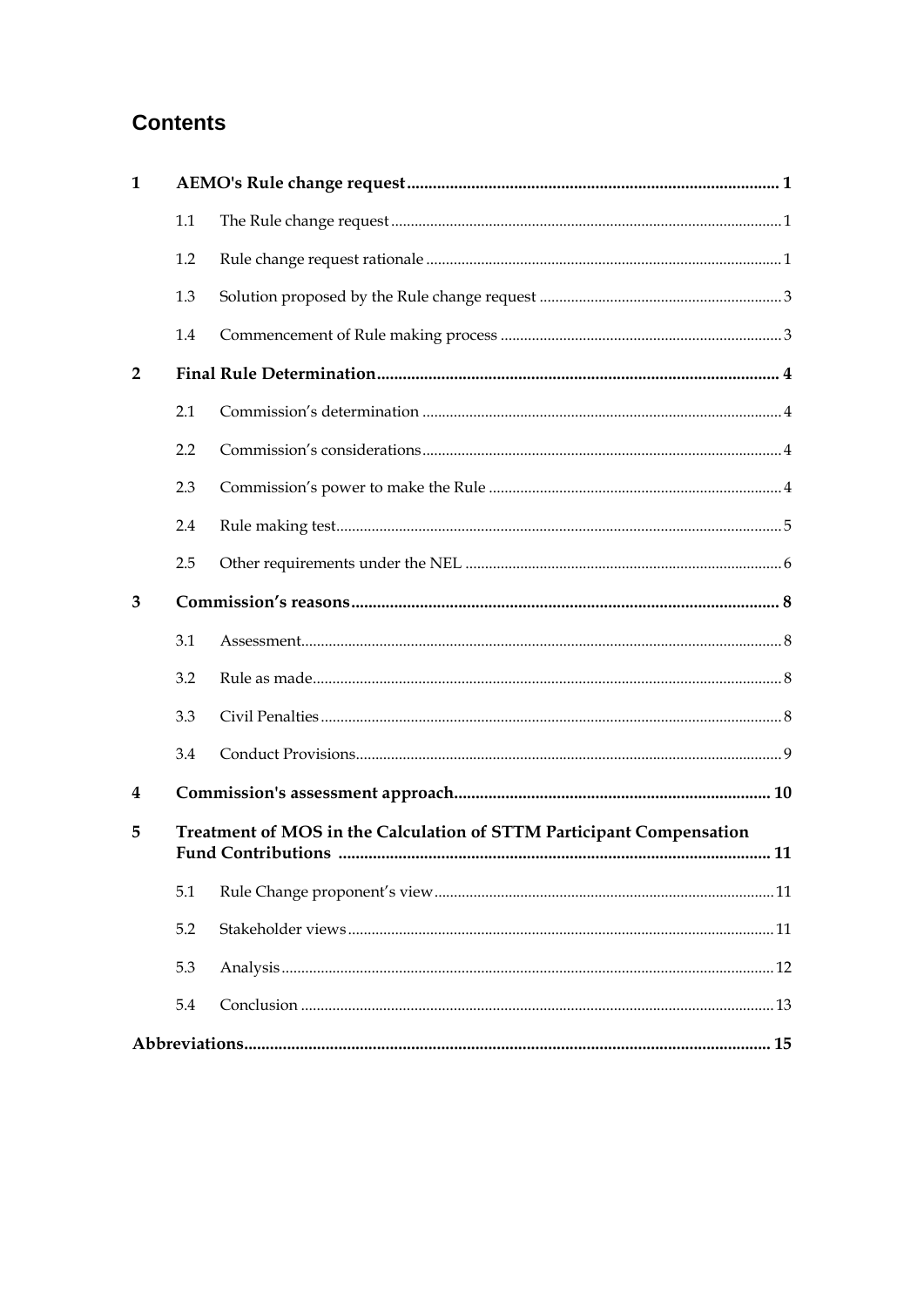## **1 AEMO's Rule change request**

#### **1.1 The Rule change request**

On [15 November 2010,](#page-0-0) AEMO (Rule Proponent) made a request to the Australian Energy Market Commission to make a rule regarding the method of calculating contributions made by STTM Shippers to the STTM Participant Compensation Fund (Rule change request).

#### **1.2 Rule change request rationale**

1

In this Rule change request the Rule Proponent seeks to change the method of calculating STTM Shippers' contributions to the STTM Participant Compensation Fund.

#### **1.2.1 STTM Participant Compensation Fund and Scheduling Errors**

The STTM Participant Compensation Fund (PCF) is a fund designed to provide compensation to Trading Participants (STTM Shippers<sup>[1](#page-4-0)</sup> or STTM Users<sup>[2](#page-4-1)</sup>) for scheduling errors.

Scheduling errors may arise under any of the following circumstances:

- where the Trading Participant is scheduled to supply gas at a lower price than is specified in its corresponding ex ante offer;
- where the Trading Participant is scheduled to withdraw gas at a higher price than is specified in its ex ante bid;
- where the Trading Participant is scheduled to provide a quantity of contingency gas at a lower price than is specified in its contingency gas offer;
- where the Trading Participant is scheduled to provide a quantity of contingency gas at a higher price than is specified in its contingency gas bid; or
- where the Trading Participant is a STTM User and AEMO has failed to schedule one or more price steps in a contingency gas offer submitted and confirmed by the STTM User or the STTM User's withdrawals of gas from that hub are curtailed by the STTM distributor.

<span id="page-4-0"></span><sup>1</sup> A STTM Shipper has a registered, contractual right to haul gas on an STTM facility and is able to offer gas for sale to, or bid to withdraw gas from, the STTM.

<span id="page-4-1"></span><sup>2</sup> A STTM User has a registered, contractual right to take gas from a STTM distribution system. Typically, STTM Users are retailers or large customers.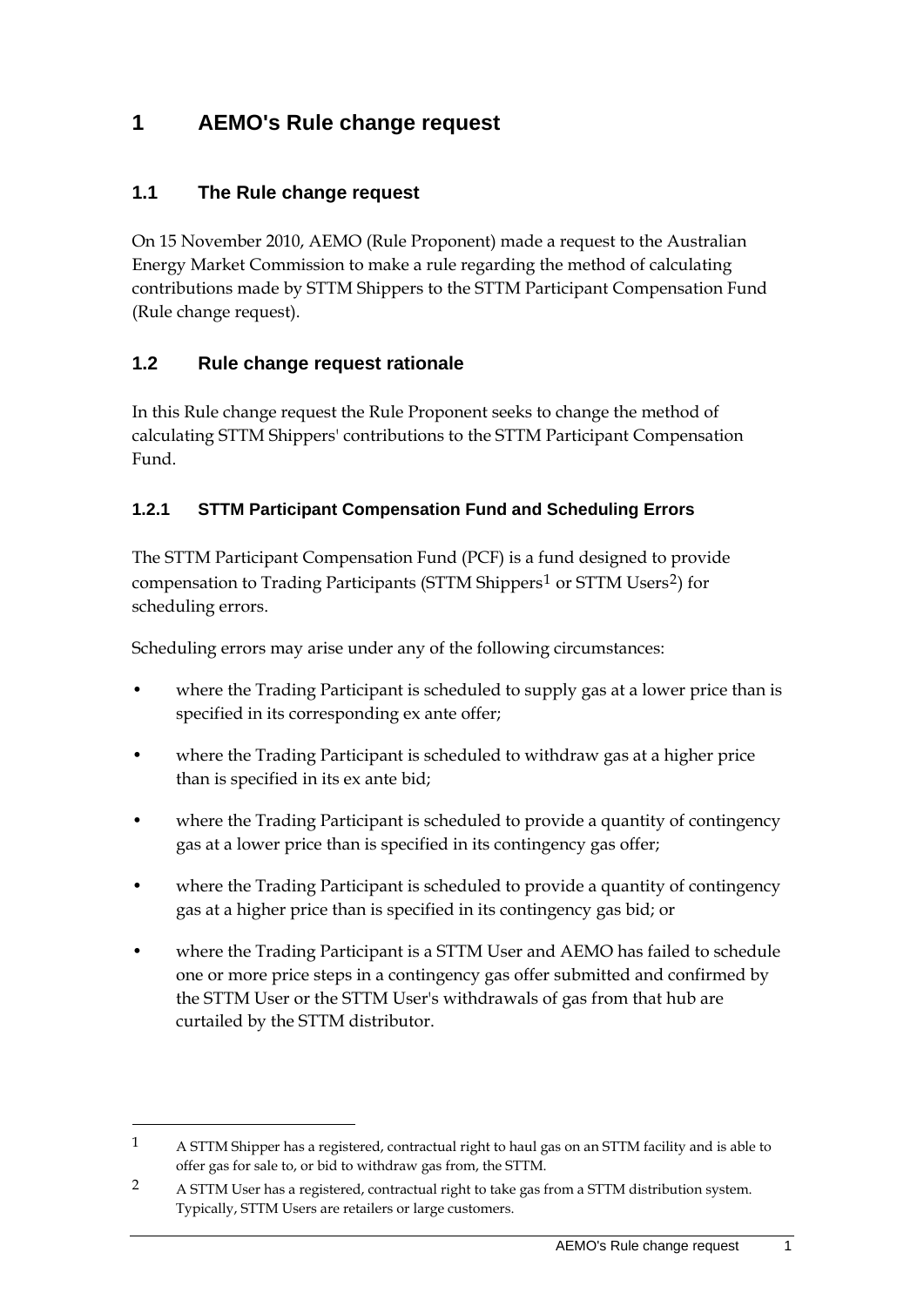Trading participants may apply to AEMO for compensation (and thus access to the funds in the PCF) in any of the circumstances where a scheduling error has led to a financial loss.

Trading participants make contributions to the PCF based on aggregate withdrawals of gas over a monthly billing period. The aggregate quantity of gas withdrawn by a STTM Shipper is calculated on the basis of its STTM facility allocation. Under the Rules, the definition of a STTM facility allocation includes MOS gas and overrun MOS.<sup>[3](#page-5-0)</sup> Consequently, the way PCF contributions are calculated for STTM Shippers includes, as inputs, both MOS gas and overrun MOS.

### **1.2.2 Market Operator Services (MOS) and overrun MOS**

In the STTM, MOS is a physical gas balancing mechanism that is used to address deviations between scheduled and actual gas that is injected or withdrawn for a particular gas day. Overrun MOS is additional MOS that is provided once the allocated MOS for a particular gas day has been exhausted.

### **1.2.3 Issues with current arrangements**

In its Rule change request AEMO stated its issues with the current arrangements as expressed in the National Gas Rules (NGR or Rules), which are summarised as follows:[4](#page-5-1)

- Under the current Rules, the method by which STTM Shippers' contributions to the PCF are calculated includes, as inputs, both MOS and overrun MOS. However, MOS and overrun MOS are physical gas balancing services and AEMO believes that it should not be used in the calculation of PCF contributions;
- Under the current Rules, STTM Shippers and STTM Users are treated inconsistently in the calculation of PCF contributions. In terms of calculating PCF contributions, STTM Shippers include MOS and overrun MOS whereas STTM Users exclude MOS and overrun MOS;
- As a consequence of the above, MOS increase providers and MOS decrease providers are treated inconsistently in the calculation of PCF contributions. MOS decrease providers are subject to a PCF contribution whereas MOS increase providers are not subject to a PCF contribution.[5](#page-5-2)

1

<span id="page-5-0"></span><sup>3</sup> Rule 419.

<span id="page-5-1"></span><sup>4</sup> AEMO Rule change request, pp. 4-6

<span id="page-5-2"></span><sup>5</sup> MOS decrease providers decrease the quantity of natural gas supplied or increase the quantity of natural gas withdrawn. MOS increase providers increase the quantity of natural gas supplied or decrease the quantity of natural gas withdrawn.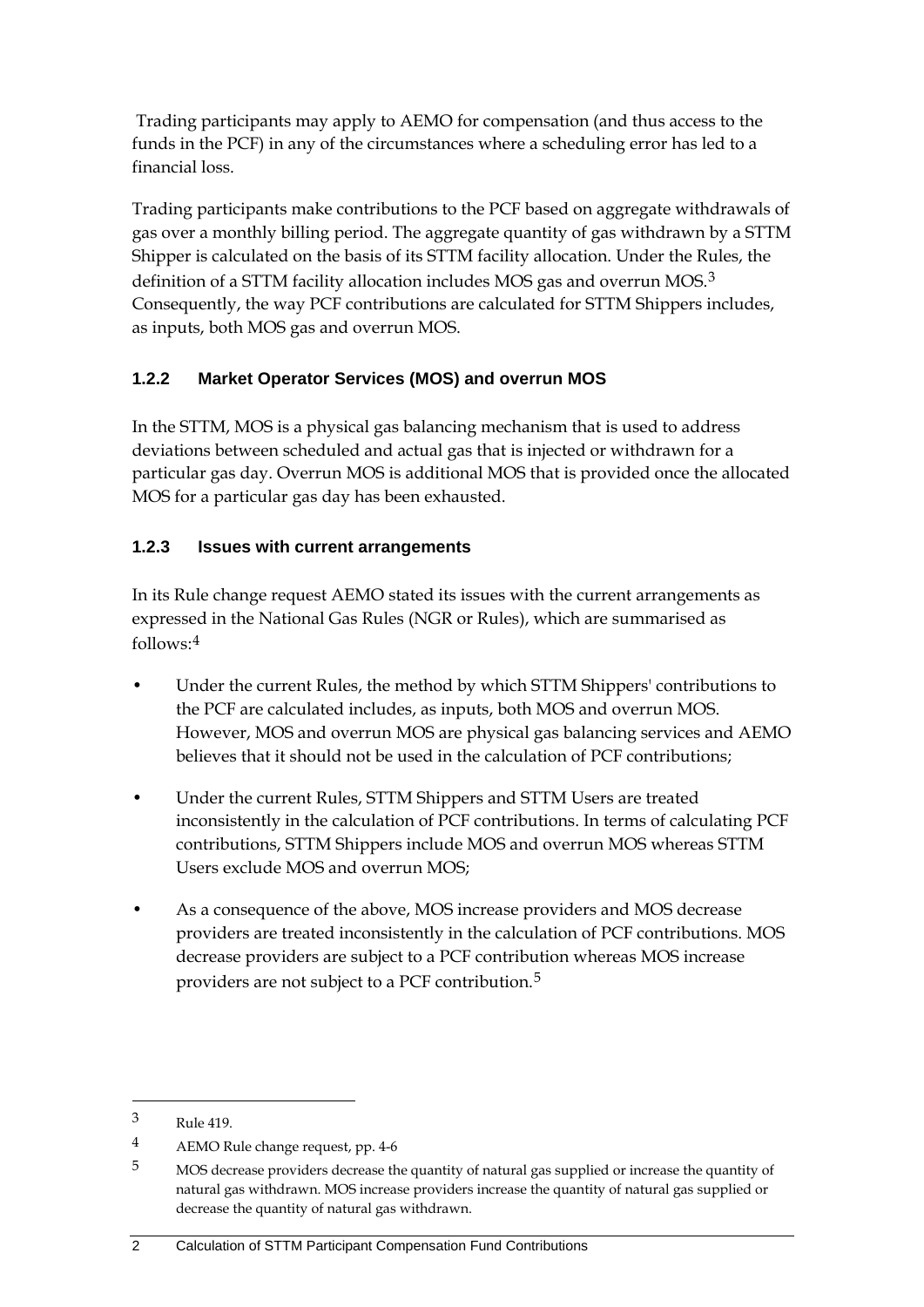### **1.3 Solution proposed by the Rule change request**

AEMO proposes that MOS gas and overrun MOS be excluded, as inputs, from the calculation of STTM Shippers' contributions to the PCF. If this solution were adopted, the following would result:

- STTM Shippers and STTM Users would be treated consistently in the calculation of their PCF contributions; and
- MOS increase providers and MOS decrease providers would be treated consistently by ensuring that both were excluded from being treated as inputs into the calculation of PCF contributions.

#### **1.4 Commencement of Rule making process**

On [3 February 2011](#page-0-0), the Commission published a notice under section 303 of the National Gas Law (NGL) advising of its intention to commence the Rule change process and the first round of consultation in respect of the Rule change request. A consultation paper prepared by AEMC staff identifying specific issues or questions for consultation was also published with the Rule change request. Submissions closed on 3 March 2011.

The Commission received no submissions on the Rule change request.

The Commission accepted that the Rule change request was a request for a noncontroversial Rule. Accordingly, the Commission intended to expedite the Rule change request under section 304 of the NGL, subject to any written requests not to do so. The closing date for receipt of written requests was [17 February 2011](#page-0-0) and no objections were received. Consequently, the Rule change request was considered under an expedited process in accordance with section 304 of the NGL.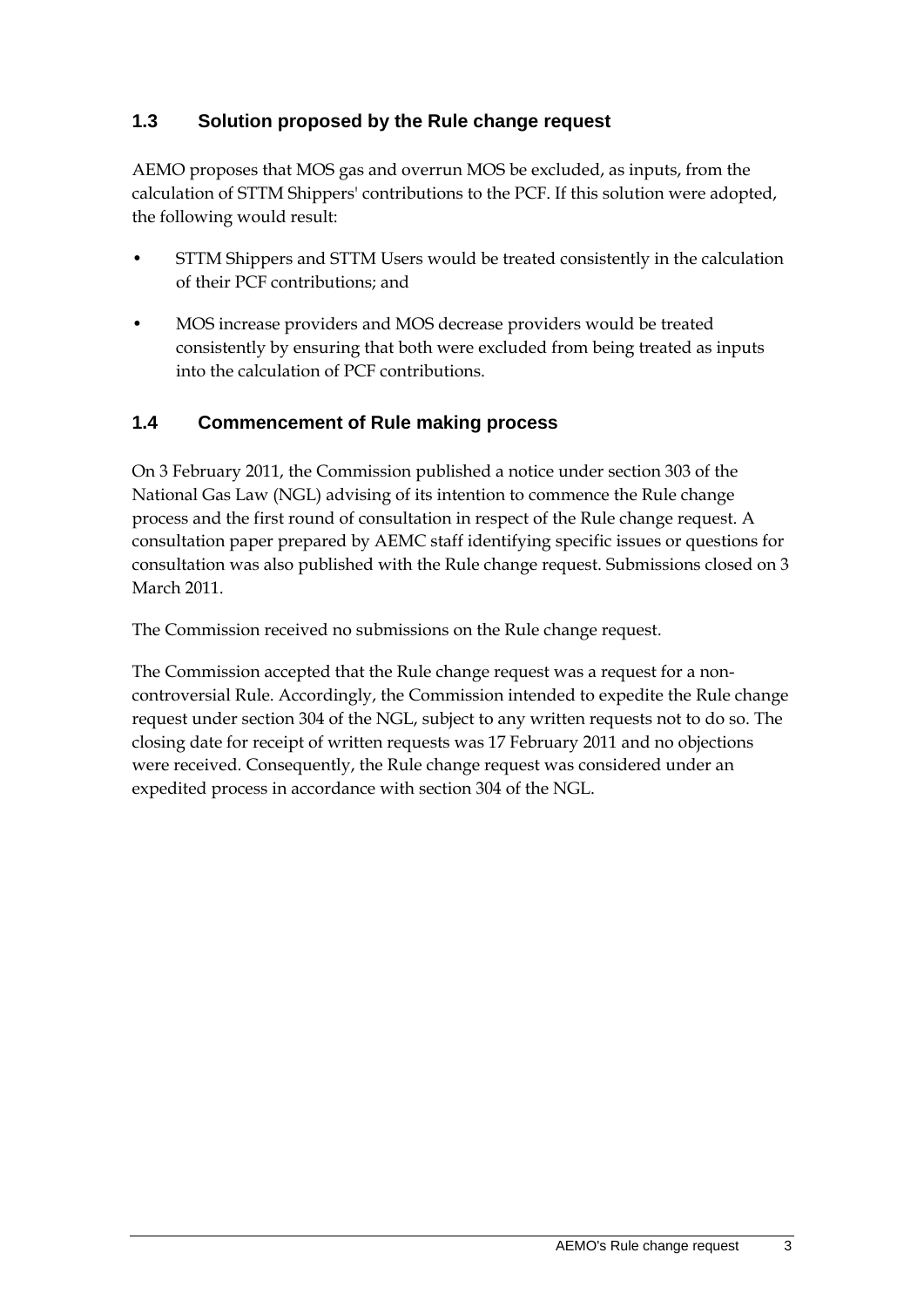## <span id="page-7-0"></span>**2 Final Rule Determination**

### **2.1 Commission's determination**

In accordance with section 311 of the NGL the Commission has made this final Rule determination in relation to the Rule proposed by AEMO. In accordance with section 313 of the NGL the Commission has determined to make the Rule proposed by the Rule proponent.

The Commission's reasons for making this final Rule determination are set out in section [3.1.](#page-11-0)

The *National Gas Amendment (Calc[ulation of STTM Participant Compensation](#page-0-0)  [Fund Contributions](#page-0-0)) Rule 2011 No [[1](#page-0-0)]* (Rule as Made) is published with this final Rule determination. The Rule as Made will commence operation on 17 March 2011. The Rule as Made reflects the Rule as proposed by the Rule Proponent. Its key features are described in section [3.2.](#page-11-0)

### **2.2 Commission's considerations**

In assessing the Rule change request the following was material and relevant:

- the Commission's powers under the NGL to make the Rule;
- the Rule change request;
- any submissions received during consultation; and
- the Commission's analysis as to the ways in which the proposed Rule will or is likely to, contribute to the achievement of the NGO.

### **2.3 Commission's power to make the Rule**

The Commission is satisfied that the Rule as Made falls within the subject matter about which the Commission may make Rules. The Rule as Made falls within the matters set out in section 74 of the NGL as it relates to:

- AEMO's STTM functions and the operation of a short term trading market of an adoptive jurisdiction (section  $74(1)(a)(va)$ ; and
- the activities of Registered participants, Users, end Users and other persons in a regulated gas market (section 74(1)(a)(vi)).

Further, the Rule as Made falls within the matters set out in Schedule 1 to the NGL as it relates to the following items:

• 55B – The operation and administration of a regulated gas market;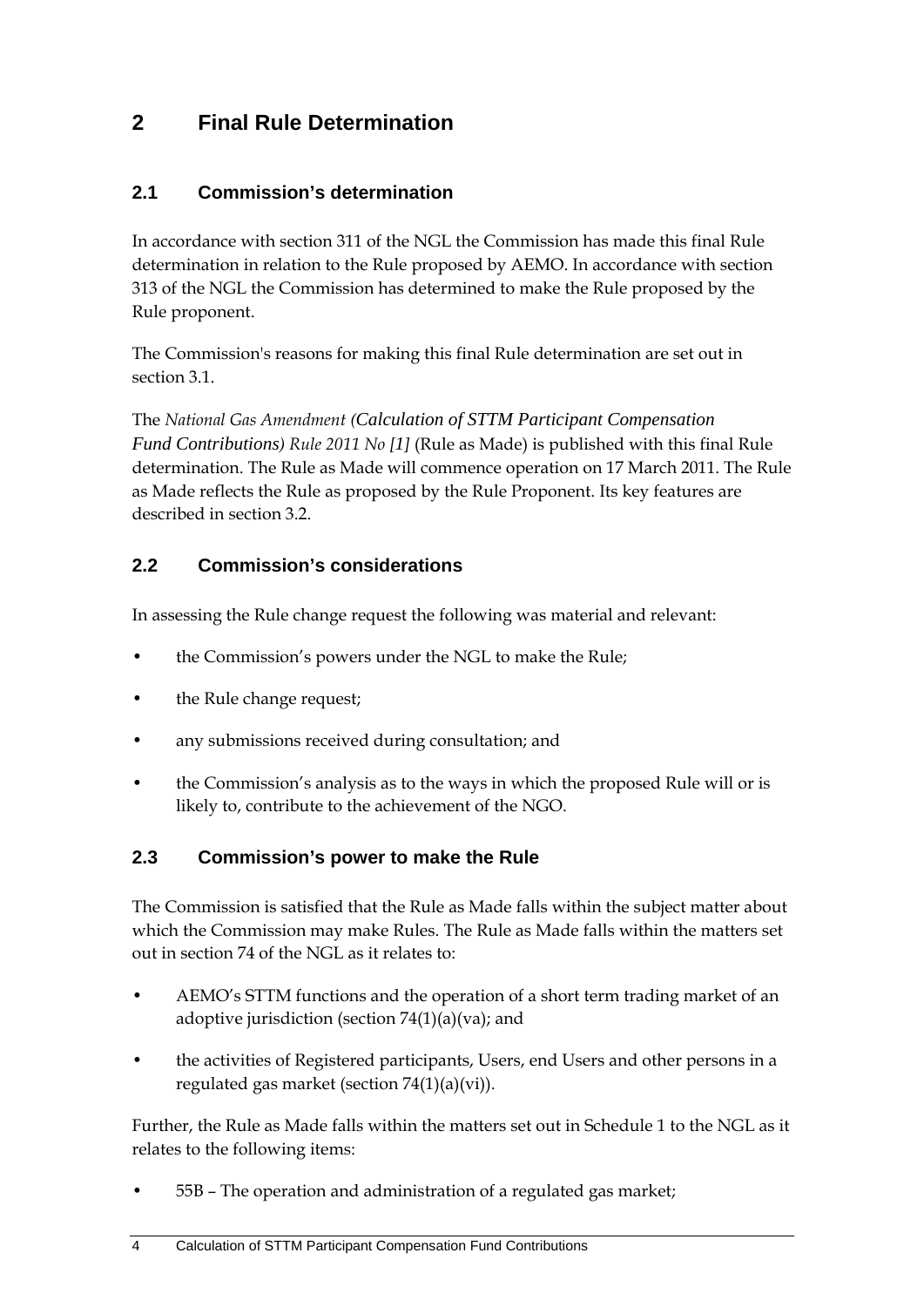- 55C The declared system functions or STTM functions; and
- 55L(b) The payment of money (the payment of interest and the provision of related security) to or from a Rule fund.

These items are relevant to this Rule change request because it relates to the calculation of STTM Shippers' PCF contributions.

### **2.4 Rule making test**

<u>.</u>

Under section 291(1) of the NGL the Commission may only make a Rule if it is satisfied that the Rule will, or is likely to, contribute to the achievement of the NGO. This is the decision making framework that the Commission must apply.

The NGO is set out in section 23 of the NGL as follows:

"The objective of this Law is to promote efficient investment in, and efficient operation and use of, natural gas services for the long term interests of consumers of natural gas with respect to price, quality, safety, reliability and security of supply of natural gas."

For the Rule change request, having regard to any relevant Ministerial Council on Energy (MCE) Statement of Policy Principles, the Commission considers that the relevant aspect of the NGO is efficient operation and use of natural gas services for the long term interests of consumers of natural gas with respect to the price of natural gas.[6](#page-8-0)

The Commission is satisfied that the Rule as Made will, or is likely to, contribute to the achievement of the NGO because:

- excluding MOS gas and overrun MOS as inputs into the calculation of PCF contributions for STTM Shippers would preserve the integrity of MOS and overrun MOS as a physical gas balancing service and maintain the approach that contributions to the PCF are based on withdrawals of gas, and thus contribute to the efficient operation of natural gas services;
- excluding MOS gas and overrun MOS as inputs into the calculation of PCF contributions would ensure consistency in the treatment of STTM Shippers and STTM Users and thus contribute to the efficient operation and administration of natural gas services;
- excluding MOS gas and overrun MOS as inputs into the calculation of PCF contributions would ensure that MOS decrease providers and MOS increase providers would be treated consistently in that neither would be subject to a PCF

<span id="page-8-0"></span> $6$  Under section 291(2) of the NGL, for the purposes of section 291(1) the AEMC may give such weight to any aspect of the NGO as it considers appropriate in all the circumstances, having regard to any relevant MCE statement of policy principles.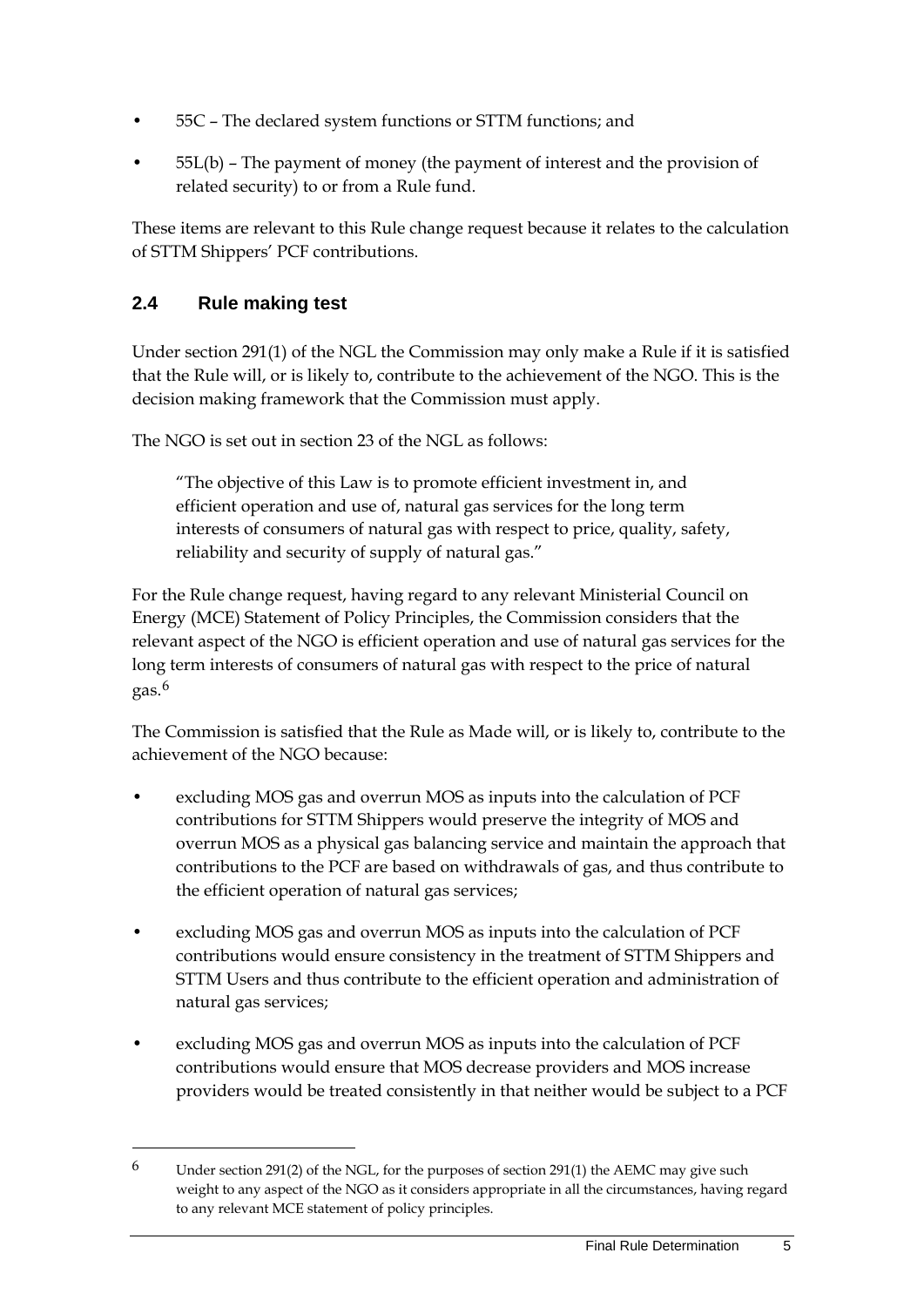contribution, which would reduce barriers to entry for the provision of MOS and thus contribute to the efficient operation of natural gas services;

- excluding MOS gas and overrun MOS as inputs into the calculation of PCF contributions would ensure consistency between the inputs and methodology for determining PCF contributions with STTM participant fees and thus contribute to the efficient operation and administration of natural gas services; and
- it would remove any potential distortions in the pricing of gas purchased by STTM Shippers because PCF contributions would be excluded in STTM Shippers' bid amounts and thus contribute to the long term interests of consumers with respect to the price of natural gas services.

### **2.5 Other requirements under the NEL**

#### **MCE Statement of Policy Principles**

In applying the Rule making test in section 291 of the NGL, the Commission has also had regard to any relevant MCE Statements of Policy Principles as required under section 73 of the NGL. There are no MCE Statement of Policy Principles relevant to this Rule change request.[7](#page-9-0)

#### **Expedited Rule making process**

If a Proponent requests for a Rule to be considered as a non-controversial Rule, the Commission may make the relevant Rule in accordance with section 304 of the NGL. A non-controversial Rule is defined as 'a Rule that is unlikely to have a significant effect on a market for gas or the regulation of pipeline services'.

Under an expedited Rule making process, the Commission has six weeks from the publication of the notice under section 303 of the NGL to publish a final Rule determination. No draft Rule determination is published under an expedited Rule making process. Stakeholders have two weeks from the publication of the notice under section 303 of the NGL to submit written requests not to expedite the Rule making process. Stakeholders have four weeks from the publication of the notice under section 303 of the NGL to provide written submissions on the content of the Rule change request.

#### **Non-controversial Rule**

<u>.</u>

The Proponent requested that this Rule change request be considered noncontroversial as it would be unlikely to have a significant effect on a market for gas or the regulation of pipeline services. The Proponent considered that  $8$ :

<span id="page-9-0"></span><sup>7</sup> Under section 73 of the NGL the AEMC must have regard to any relevant MCE statement of policy principles in making a Rule.

<span id="page-9-1"></span><sup>8</sup> AEMO Rule change request, p. 8.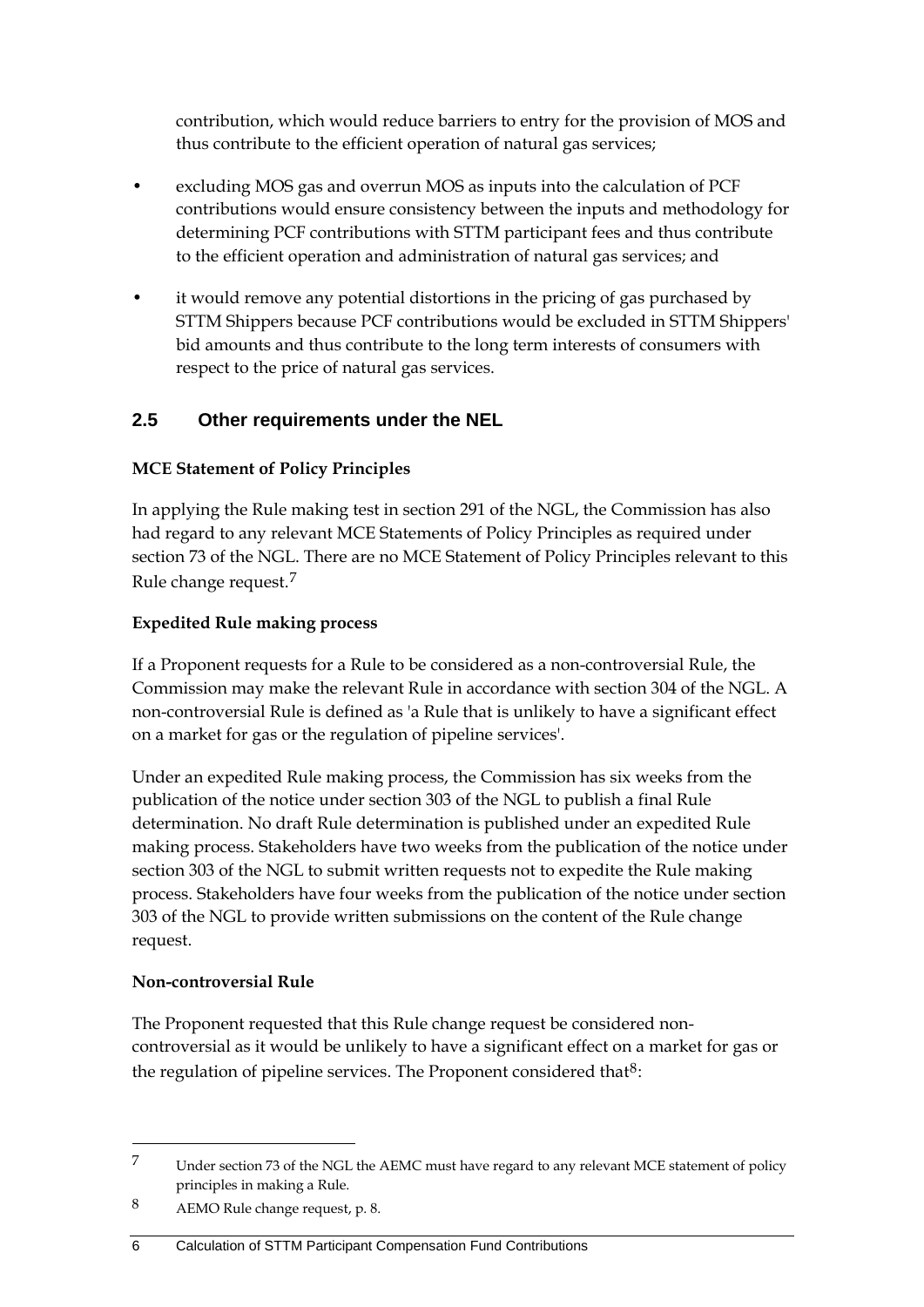- The proposed Rule is unlikely to have a material impact on market participants. In order for this Rule change request to have a material impact on market participants, it is necessary for two conditions to hold: firstly, a STTM Shipper is registered to withdraw gas from the STTM; and secondly, this STTM Shipper must also be a MOS provider. Currently, there is only one STTM Shipper that withdraws gas and this particular STTM Shipper is not a MOS provider, therefore there are no market participants presently affected by this Rule change request. However, the STTM only began on 1 September 2010 and there is a possibility that other market participants would be affected in the future;
- If MOS decrease providers were charged a PCF contribution (as stipulated in the current Rules), AEMO's analysis indicated that the impact on market participant's settlements accounts would be immaterial; and
- It consulted with industry through the STTM Consultative Forum (24 August 2010). At this meeting, attendees unanimously supported a non-controversial Rule change request.

The Commission decided to expedite the Rule change request ( subject to written objections from stakeholders) under section 304 of the NGL on the grounds that the Rule change relates to a 'non-controversial Rule' because it is unlikely to have a significant effect on a market for gas or the regulation of pipeline services. By 17 February 2011, the Commission had not received any objections to the expedited Rule making process for the making of a non-controversial Rule.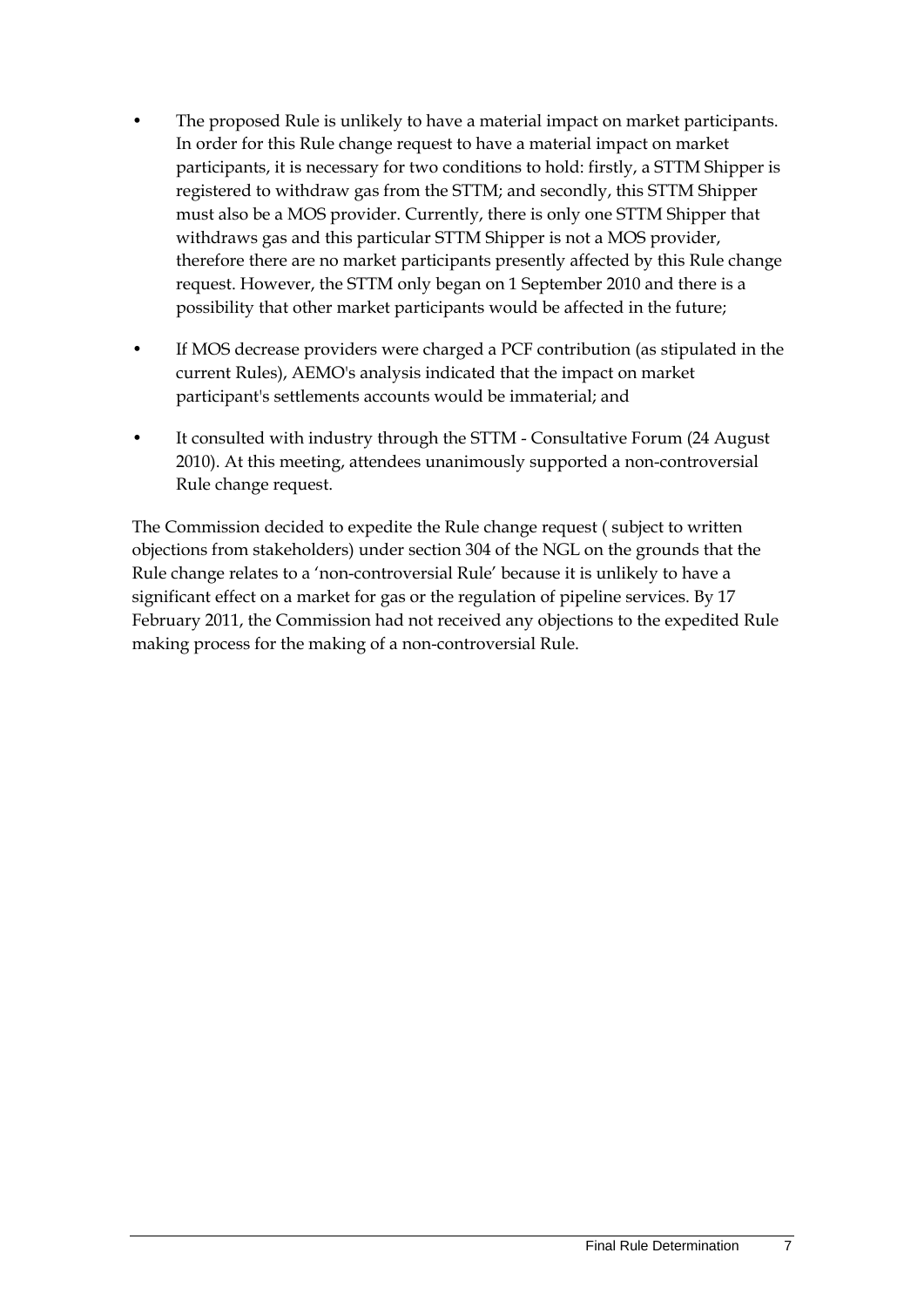## <span id="page-11-0"></span>**3 Commission's reasons**

The Commission has analysed the Rule change request and assessed the issues or propositions arising out of this Rule change request. For the reasons set out below, the Commission has determined that a Rule be made. Its analysis of the Rule proposed by the Rule Proponent is also set out below.

### **3.1 Assessment**

This Rule change request addresses the question on whether MOS gas and overrun MOS should be included or excluded from the calculation of PCF contributions payable by STTM Shippers.

 The Commission determines that MOS gas and overrun MOS should be excluded from the calculation of STTM Shippers' PCF contributions. This requires a Rule to be made. The Rule as Made reflects the Commission's position. In particular, the Rule as Made would:

- preserve the integrity of MOS and overrun MOS as physical gas balancing services and preserve the approach that PCF contributions should be based on withdrawals of gas;
- ensure consistency in calculating PCF contributions for STTM Shippers and STTM Users and thus remove the differences in the methods of calculating PCF contributions as drafted in the current Rules;
- ensure that MOS increase providers and MOS decrease providers are treated consistently in that both would not be subject to PCF contributions; and
- ensure that the calculation of PCF contributions is consistent with STTM Participant fees in that both are based on withdrawals of gas from the hub.

### **3.2 Rule as made**

The Rule as Made explicitly excludes, as inputs, both MOS gas and overrun MOS from the calculation of PCF contributions for STTM Shippers. For the purposes of calculating PCF contributions for STTM Shippers, the Rule as Made achieves this effect by excluding MOS gas and overrun MOS as a component of a STTM facility allocation.

### **3.3 Civil Penalties**

The Rule as Made does not amend any Rules that are currently classified as civil penalty provisions under the *National Gas (South Australia) Regulations*. Consequently, the Commission will not recommend to the MCE that the proposed amendment in the Rule as Made be classified as a civil penalty provision.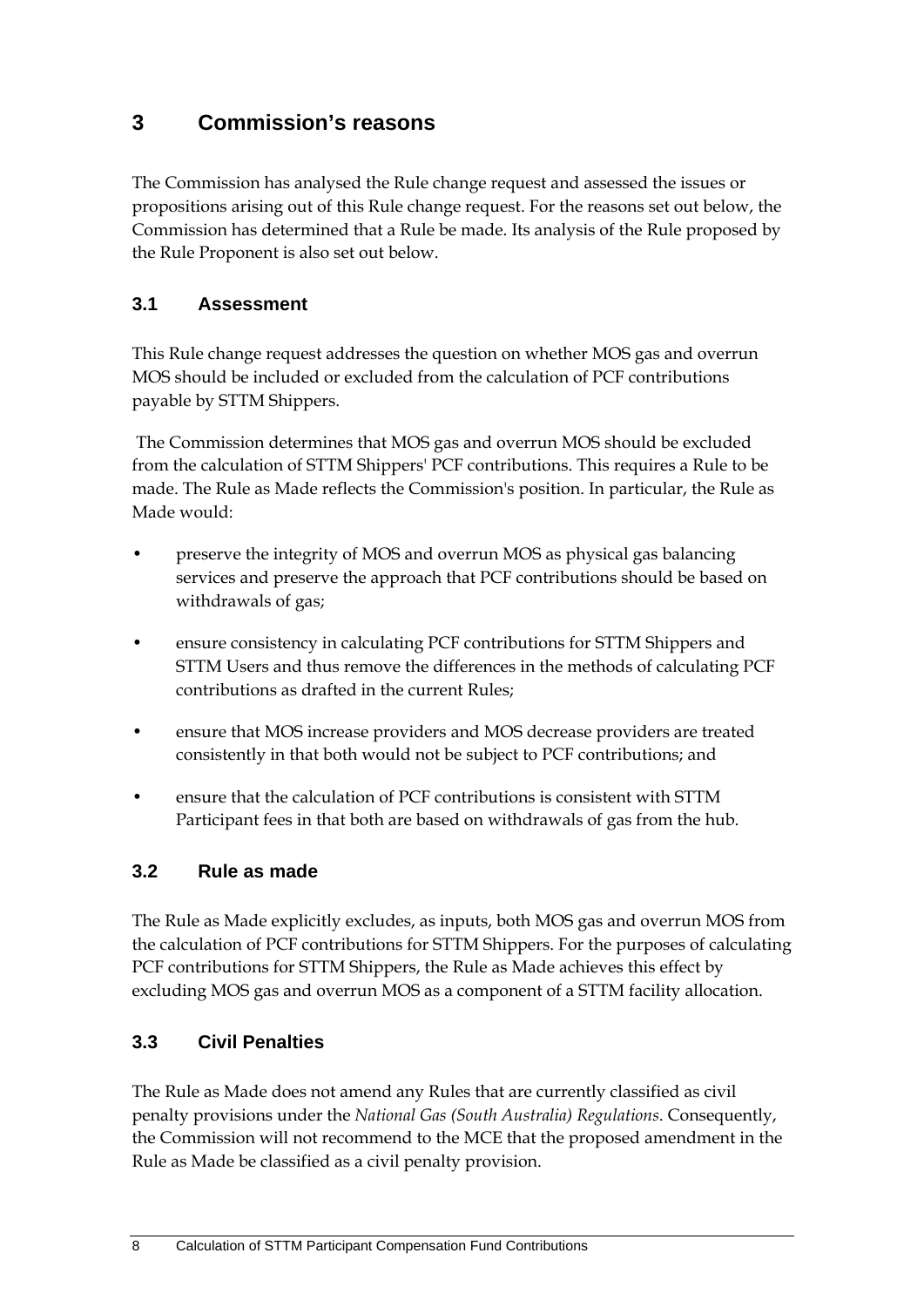### **3.4 Conduct Provisions**

The Rule as Made amends Rules that are currently classified as conduct provisions under the *National Gas (South Australia) Regulations*. The Commission will recommend to the MCE that the proposed amendment in the Rule as Made remain classified as a conduct provision.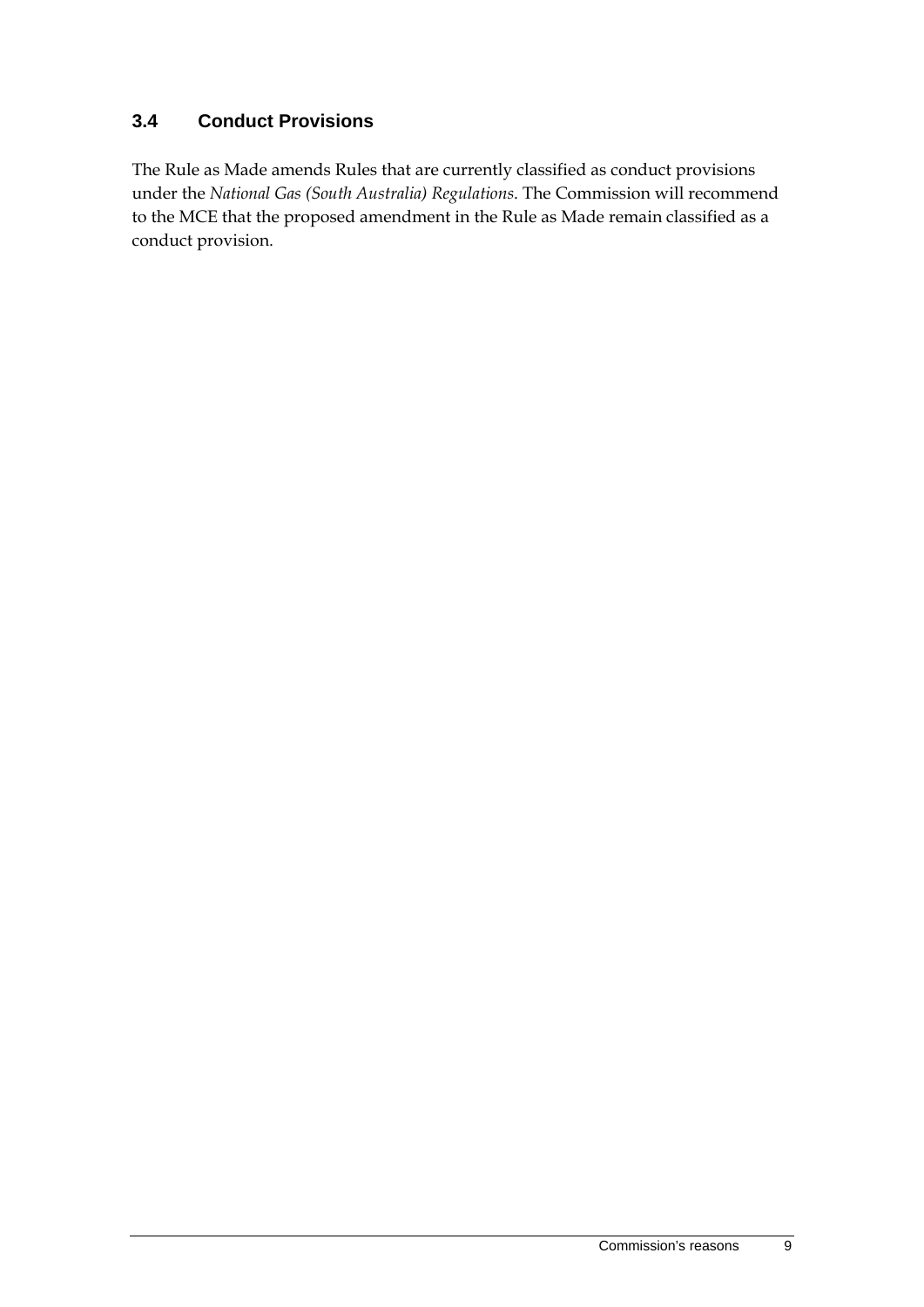## **4 Commission's assessment approach**

This chapter describes the Commission's approach to assessing the Rule change request in accordance with the requirements set out in the NGL (and explained in Chapter [2\)](#page-7-0).

 The Commission's assessment of this Rule change request must consider whether the proposed Rule promotes the achievement of the NGO as set out under section 23 of the NGL. The proposed Rule will be assessed against the relevant counterfactual arrangements, which in this case are the existing provisions in the Rule. In assessing the Rule change request against the NGO the Commission has considered the following principles:

- Efficient operation of natural gas services assessing whether the proposed Rule improves the operation of natural gas services in the STTM; and
- Administrative efficiency assessing whether the proposed Rule improves the administrative efficiency involved in calculating PCF contributions.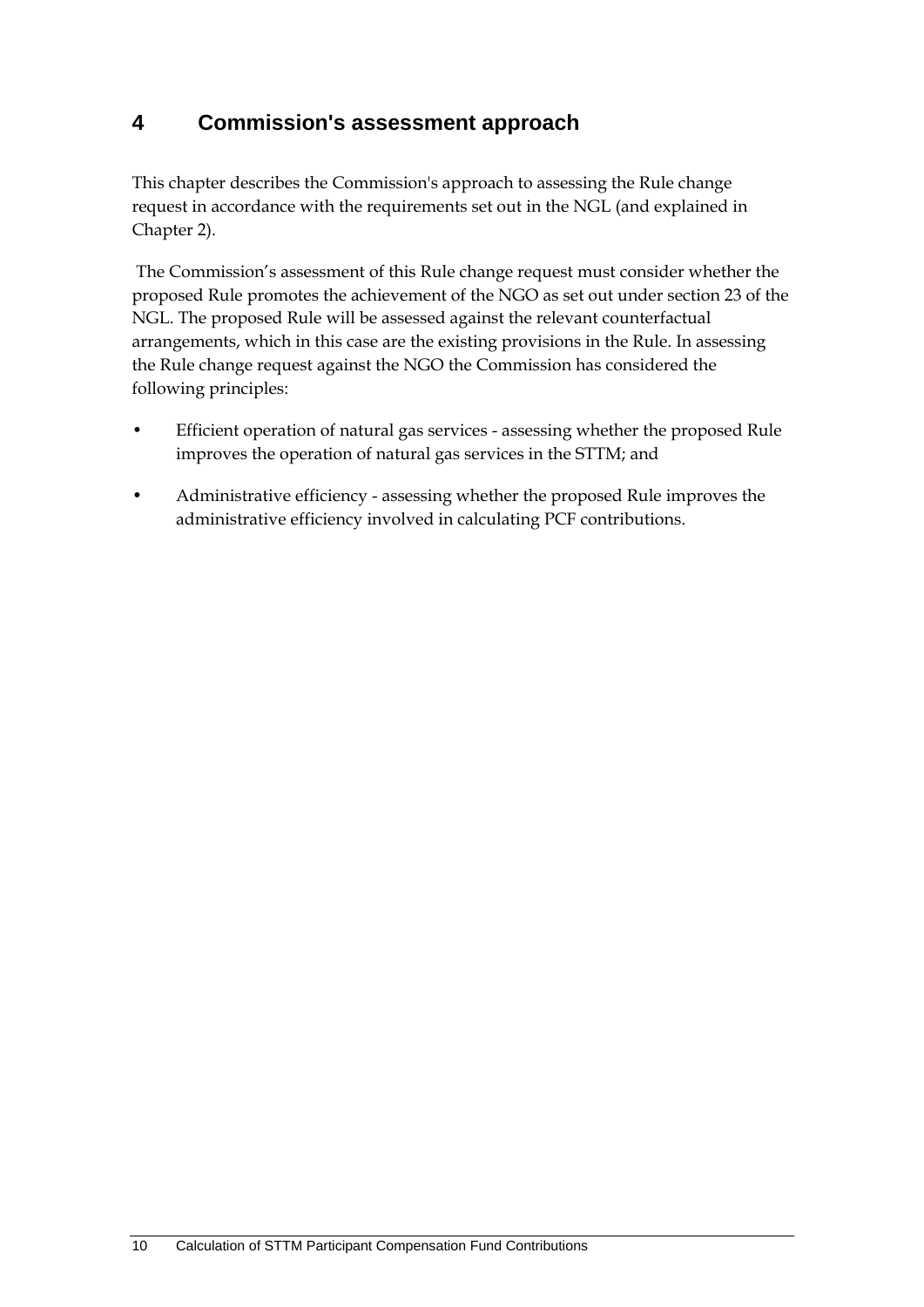### **5 Treatment of MOS in the Calculation of STTM Participant Compensation Fund Contributions**

This Chapter addresses the principal issue of this Rule change request: the treatment of MOS (and overrun MOS) in the calculation of STTM Participant Compensation Fund contributions.

### **5.1 Rule Change proponent's view**

The Proponent's view is that MOS gas and overrun MOS should be excluded, as inputs, from the calculation of PCF contributions payable by STTM Shippers. The Proponent's view is that MOS and overrun MOS are physical gas balancing mechanisms and should be separate from the calculation of PCF contributions. The Proponent stated that the calculation of PCF contributions made by STTM trading participants should be based on withdrawals of gas from the hub and should not be adjusted by physical gas balancing mechanisms.

However, under current arrangements in the Rules, MOS gas and overrun MOS are included in the calculation of PCF contributions for STTM Shippers. The Proponent stated that the consequence of these current arrangements raises the following issues:

- STTM Shippers and STTM Users are treated inconsistently in terms of calculating their PCF contributions;
- MOS decrease providers and MOS increase providers are treated inconsistently because the former is subject to a PCF contribution (based on withdrawals of gas) whereas the latter is not subject to a PCF contribution;
- PCF contributions are treated inconsistently with STTM Participant fees, where the latter is, in part, based on withdrawals of gas.

By excluding MOS gas and overrun MOS from the calculation of PCF contributions for STTM Shippers, the Proponent claims that the above issues would be resolved.

The Proponent also indicated that in order for MOS gas and overrun MOS to be included as inputs into the calculation of STTM Shippers' PCF contributions, it is necessary that a STTM Shipper be registered to withdraw gas from the STTM hub and be concurrently registered as a MOS provider. However, currently, there are no market participants that are registered both as a STTM Shipper withdrawing gas from the STTM hub and as a MOS provider.

### **5.2 Stakeholder views**

There were no submissions received regarding this Rule change request.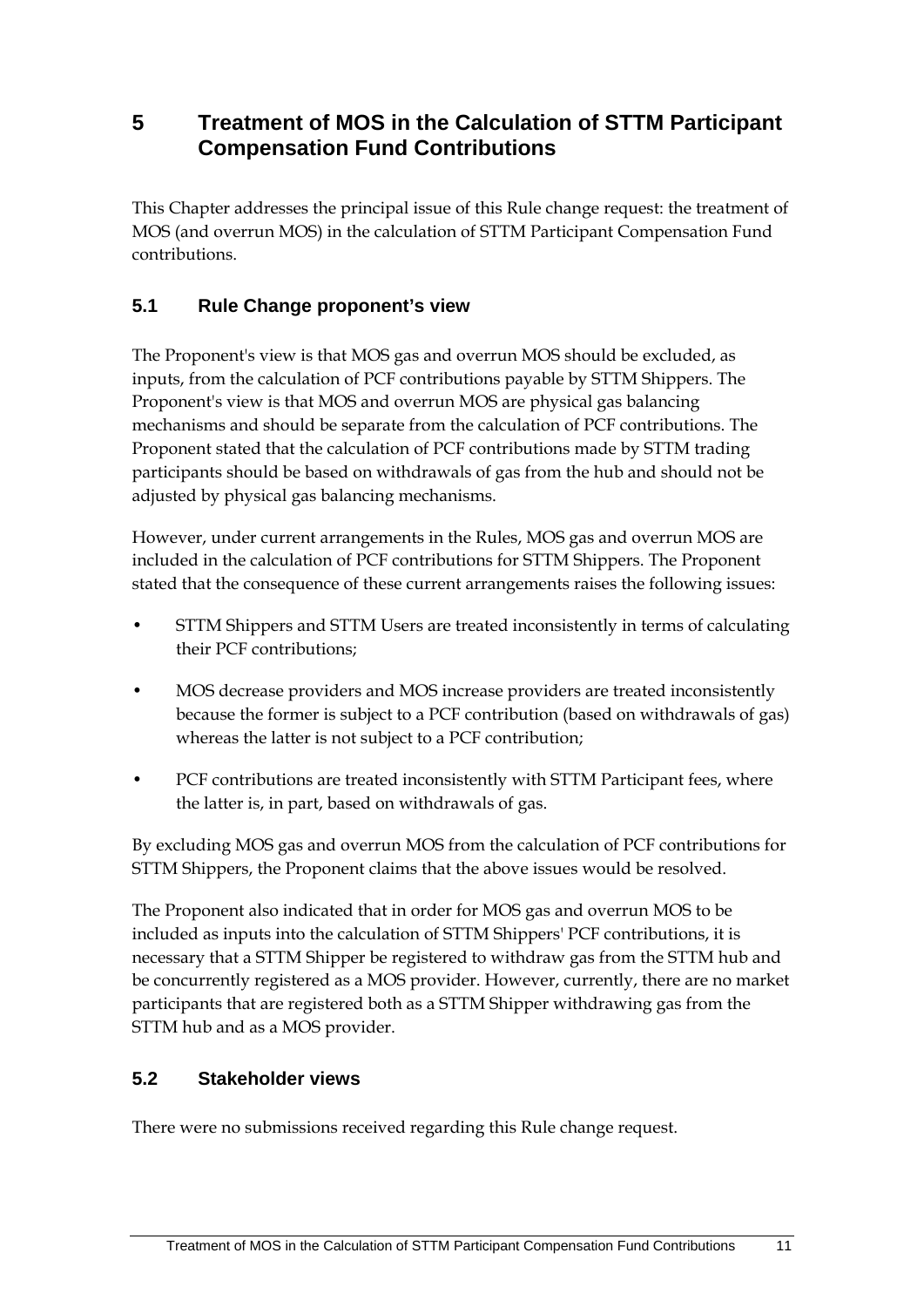### **5.3 Analysis**

The STTM Participant Compensation Fund is designed to pay compensation to trading participants for scheduling errors. Under the Rules, the PCF is funded by trading participants (STTM Shippers and STTM Users) who pay an amount to AEMO that is determined, in part, by the aggregate amount of gas withdrawn from the hub over the relevant billing period.<sup>[9](#page-15-0)</sup> Therefore, trading participants make contributions to the PCF on the basis of aggregate withdrawals of gas.

For STTM Shippers, the aggregate withdrawals of gas are determined on the basis of its STTM facility allocation. Under the Rules, STTM facility allocations are defined to include MOS gas and overrun MOS.[10](#page-15-1) In this way, through the drafting of the Rules, MOS gas and overrun MOS are included as inputs or adjustments to the aggregate amount of gas withdrawn and thus affects the PCF contributions of STTM Shippers.

In contrast, for STTM Users, the aggregate withdrawals of gas are based in accordance with their STTM distribution system allocations. Under the Rules, STTM distribution system allocations do not include MOS gas and overrun MOS. Therefore, for STTM Users, the aggregate amounts of gas withdrawn and their consequent PCF contributions do not include MOS gas and overrun MOS. For STTM Users, their PCF contributions are solely based on aggregate withdrawals of gas. Consequently, there is an inconsistency between STTM Shippers and STTM Users with respect to the treatment of MOS (and overrun MOS) in the calculation of their PCF contributions; that is, MOS (and overrun MOS) is part of STTM Shippers' PCF contributions while it is not a part of STTM Users' PCF contributions.

In assessing whether this inconsistency between STTM Shippers and STTM Users has any utility, it is necessary to consider what the relevance, if any, of MOS and overrun MOS is to the calculation of PCF contributions. To address this question, it is important to consider the role of MOS and overrun MOS in the design of the STTM.

Under the design of the STTM, AEMO procures MOS gas and overrun MOS from MOS providers as a means of balancing deviations between actual and scheduled gas flows for a particular gas day.[11](#page-15-2) MOS and overrun MOS are thus physical gas balancing mechanisms to address deviations between actual and scheduled gas flows.

 However, as stated above, contributions to the PCF are based on withdrawals of gas. There is no clear link as to why physical gas balancing mechanisms are relevant to determining PCF contributions for STTM Shippers. In fact, STTM Users do not include MOS and overrun MOS in the calculation of their PCF contributions. Given that PCF contributions are based on withdrawals of gas, there is a convincing counter argument

1

<span id="page-15-0"></span><sup>9</sup> NGR 452(6).

<span id="page-15-1"></span><sup>10</sup> NGR 419(2)

<span id="page-15-2"></span><sup>11</sup> Explanatory Material on the Draft Short Term Trading Rules: http://www.ret.gov.au/Documents/mce/\_documents/2009%20Bulletins/NGR%20explanatory% 20material%208%20July.pdf (accessed 7 March 2011).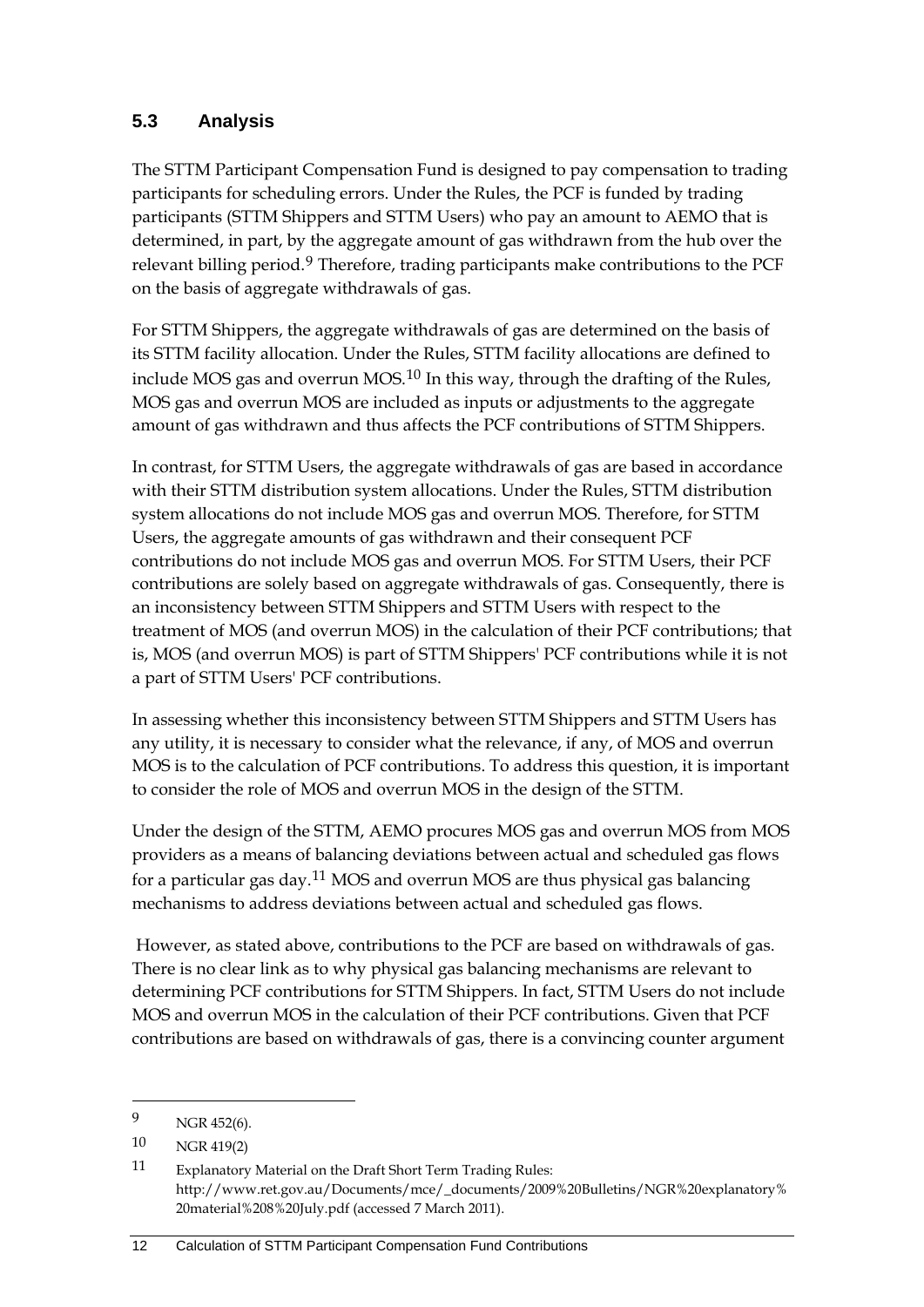that physical balancing services (MOS and overrun MOS) are not relevant to the calculation of PCF contributions.

Indeed, excluding physical gas balancing mechanisms (MOS and overrun MOS) from the calculation of PCF contributions would lead to the more efficient operation of natural gas services because:

- MOS and overrun MOS can be used for their intended purpose of balancing the physical gas market and would not be used as an input into PCF contributions. Also, the funding of the PCF through contributions made by trading participants (STTM Shippers or STTM Users) would be properly based on gas withdrawals unadjusted by MOS gas or overrun MOS. This separation between the physical gas balancing service and funding of the PCF would lead to the more efficient operation of both these natural gas services;
- Excluding MOS gas and overrun MOS as inputs into the calculation of PCF contributions would remove any potential distortions in the pricing of gas purchased by STTM Shippers because PCF contributions would be excluded in STTM Shippers' bid amounts and thus contribute to the long term interests of consumers with respect to the price of natural gas services;
- Excluding MOS gas and overrun MOS as inputs into the calculation of PCF contributions would remove inconsistency between the treatment of MOS increase providers and MOS decrease providers. Specifically, MOS decrease providers would no longer be subject to a PCF contribution and would remove barriers to entry for MOS providers and thus contribute to the more efficient operation of natural gas services;
- Excluding MOS gas and overrun MOS as inputs into the calculation of PCF contributions would ensure consistency between STTM Shippers and STTM Users and thus contribute to the efficient administration of natural gas services; and
- Excluding MOS gas and overrun MOS as inputs into the calculation of PCF contributions would ensure consistency between the inputs and methodology for determining PCF contributions with STTM participant fees and thus contribute to the efficient operation and administration of natural gas services.

### **5.4 Conclusion**

The Commission determines that MOS gas and overrun MOS should be excluded, as inputs, from the calculation of PCF contributions that are payable by STTM Shippers. The Commission makes this determination on the basis that MOS and overrun MOS are physical gas balancing services that are used to manage physical deviations on a STTM pipeline. Further, the Commission makes this determination on the basis that contributions to the PCF are based on withdrawals of gas made by STTM trading participants. It is therefore not appropriate for a physical gas balancing service (MOS and overrun MOS) to be used in the calculation of contributions to the PCF.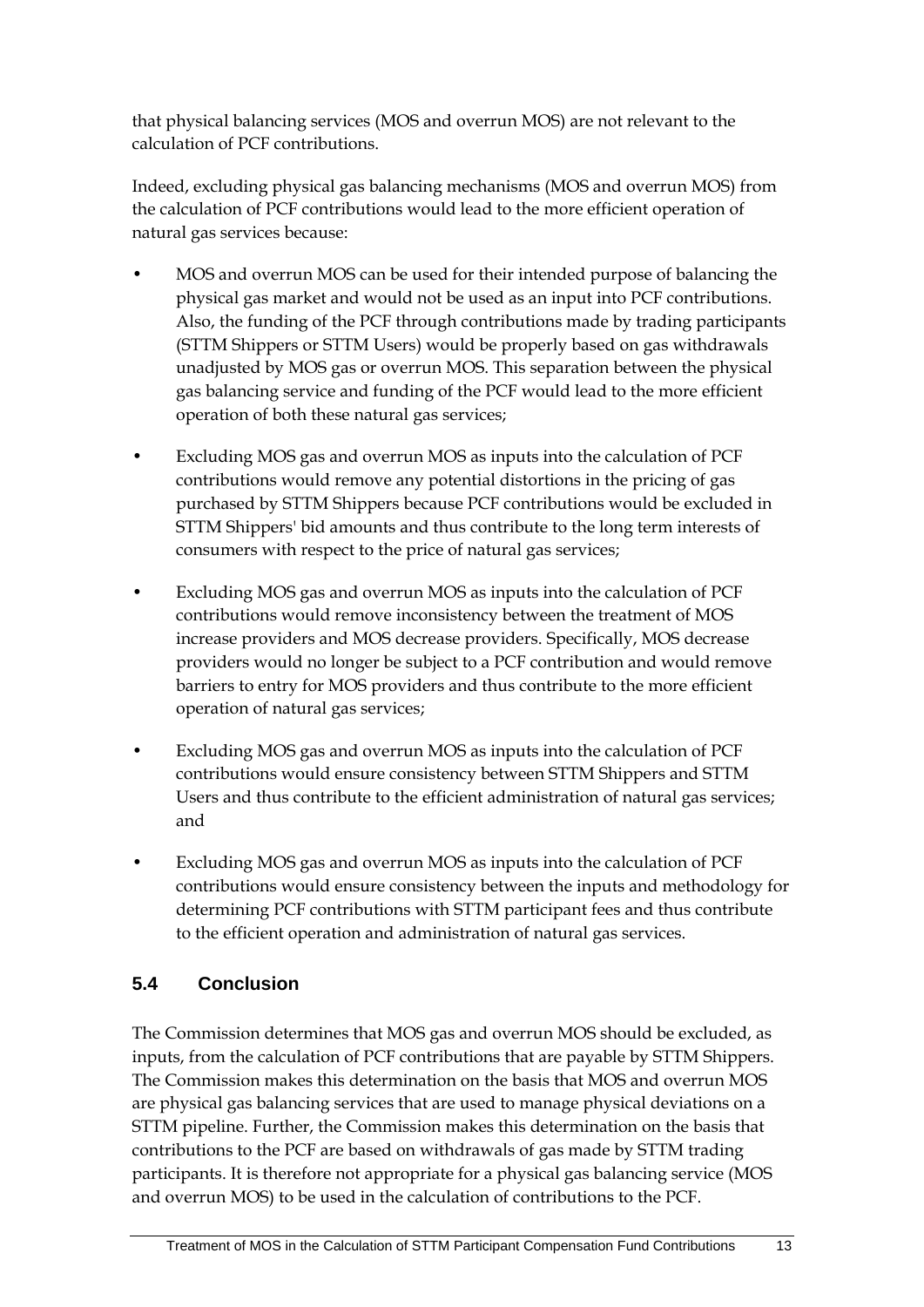For the reasons cited above, excluding MOS gas and overrun MOS as inputs from the calculation of PCF contributions that are payable by STTM Shippers would ensure the more efficient operation of natural gas services and thus would be likely to contribute to the achievement of the NGO.